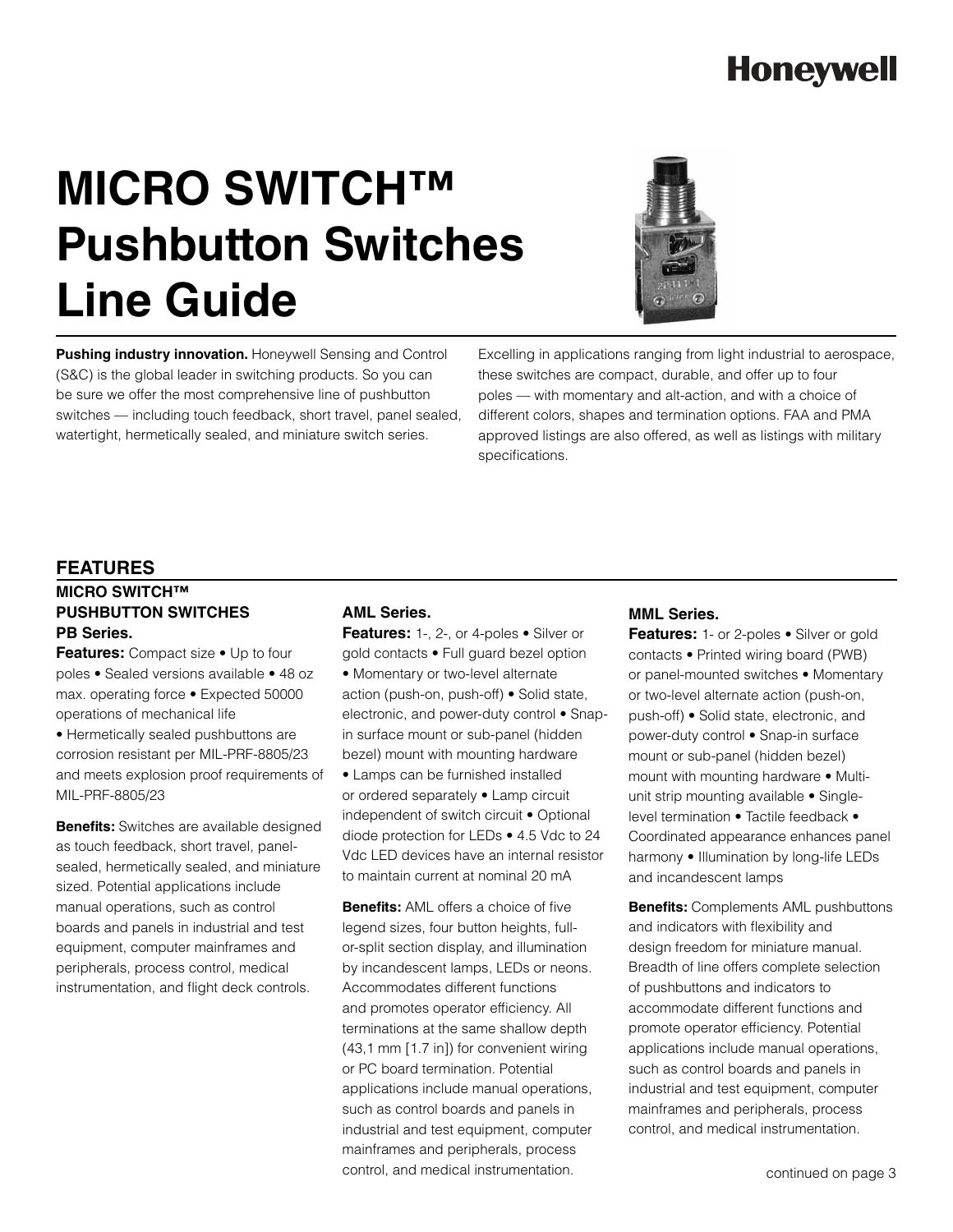### **Honeywell**

### **MICRO SWITCH™ Pushbutton Switches Line Guide**



**Switches The lineup of the leader. The lineup of the leader. Switches** 

Line up behind Honeywell S&C quality and performance, found in each pushbutton switch we offer:

**Touch feedback:** These momentary and alternate action switches offer a compact size and up to four poles.

**Short travel:** Resembling the touch-feedback design, these switches have a flexible leaf actuator for lower operating force and shorter button travel.

**Panel sealed:** An elastomer seal is bonded between actuating plunger and button collar — a two-piece design that enables buttons mounting separately. After wiring, the unit snaps into place from behind the panel.

**Watertight:** Facenut-topanel, button-to-facenut, and bushing-to-facenut sealing prevents entry of water from the back of panels or over bushing walls. Switch units are potted in corrosion resistant metal enclosures.

**Hermetically sealed:** These switch units feature metal-tometal fusion around the cover, actuator base and mounting holes. Terminals are sealed glass-to-metal, while vaporproof construction enables use in damp locations without condensation on contacts.

**Miniature size:** These momentary action switches offer steel buttons for use under hinged plates or paddle levers.

### **Unlit Pushbutton**

**PB Series**

| <b>Approvals</b>       | UL, CSA, some meet MIL-PRF-8805/23                        |
|------------------------|-----------------------------------------------------------|
| Electrical data        | 2 A to 5 A, 125/250 Vac                                   |
| <b>Sealing</b>         | panel-sealed and hermetic-sealed switches available       |
| <b>Termination</b>     | solder, H58, quick-connect                                |
| <b>Mounting</b>        | threaded bushing                                          |
| <b>Colored buttons</b> | available                                                 |
| <b>Display</b>         | 8,1 mm [0.32 in] and other button sizes                   |
| Panel area             | 20,32 mm x 35,56 mm [0.8 in x 1.4 in] max. (behind panel) |

| <b>Lit Pushbutton</b><br><b>Switches</b> |                                                                                                                  |                                                                                                                                                                                     |
|------------------------------------------|------------------------------------------------------------------------------------------------------------------|-------------------------------------------------------------------------------------------------------------------------------------------------------------------------------------|
|                                          | <b>AML Series</b>                                                                                                | <b>MML Series</b>                                                                                                                                                                   |
| Panel area                               | 20,5 mm [0.80 in] square, 20,5 mm x 30,5<br>$mm$ [0.80 in x 1.20 in] rectangular                                 | 15 mm x 9.9 mm [0.59 in x 0.39 in] rectan-<br>gular, 17,8 mm x 12,7 mm [0.70 in x 0.50 in]<br>rectangular, 9,9 mm [0.39 in] square                                                  |
| <b>Display</b>                           | 15,0 mm [0.59 in] square,<br>15 mm x 25 mm [0.59 in x 0.99 in] buttons                                           | 13 mm x 6,6 mm [0.51 in x 0.26 in] rectangu-<br>lar, $6,8$ mm $[0.27$ in] square                                                                                                    |
| <b>Illumination</b>                      | incandescent T-1-3/4 lamps $-6$ V, 14 V, 28 V;<br>leds $-2$ V, 4 V, 5 V, 10 V, 15 V<br>neon lamps - 125 V, 250 V | $T-1 - 5 V$ , 28 V<br>incandescent T-1-3/4 leds - 2.0 V, 2.5 V, 3.0 V                                                                                                               |
| <b>Behind panel depth</b>                | 43,1 mm [1.7 in]                                                                                                 | 17,0 mm [0.67 in]                                                                                                                                                                   |
| <b>Mounting</b>                          | snap-in individual, strip, matrix, sub-panel,<br>pc board                                                        | snap-in individual, strip, sub-panel, pc board,<br>bezel                                                                                                                            |
| <b>Termination</b>                       | solder, quick-connect, pc board, push-on                                                                         | solder, quick-connect, printed wiring board                                                                                                                                         |
| <b>Sealing</b>                           | optional panel seal                                                                                              |                                                                                                                                                                                     |
| <b>Electrical data</b>                   | solid state: 5 Vdc, 6 Vdc to 16 Vdc, 4.5 Vdc to<br>24 Vdc; electronic control: up to 3 A, 125 Vac                | silver contacts: up to 1 A, 125 Vac; 6 A $\omega$ 125<br>Vac, 250 Vac; 2 A @ 30 Vdc; 1 A @ 125 Vdc;<br>1/10 hp @ 125 Vac<br>gold contacts: up to 0.25 A, 30 Vdc; UL rating<br>0.10A |
| <b>Approvals</b>                         | UL, CSA, VDE, and CE (selected products)                                                                         | UL, CSA                                                                                                                                                                             |